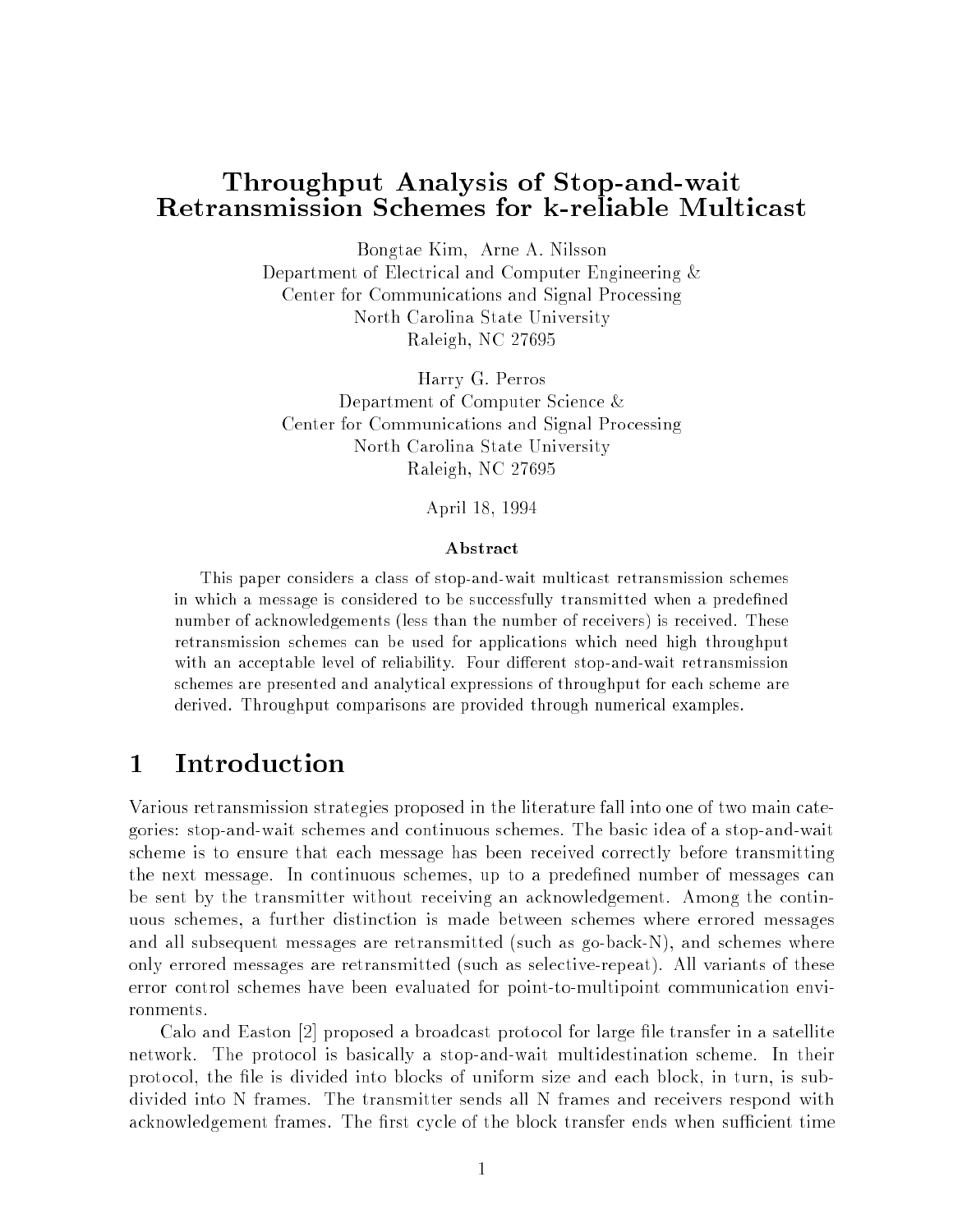has elapsed for all acknowledgment frames to reach the transmitter. The second cycle begins as the sender starts to retransmit those frames not yet acknowledged by all receivers. When all frames have been acknowledged by all receivers, the last cycle ends. Analytical expressions for the throughput were obtained for two special cases: 1) the up-link is error free; 2) the acknowledgements are error free. For the general case, upper and lower bounds are derived.

Mase *et al.* [4] described a go-back-N scheme, termed "end-to-end error control" scheme", suitable for point-to-multipoint satellite communication by using a control message to indicate the occurrence of retransmission to all of the receivers. They also presented a "tandem error control scheme", where the up-link and the down-link use separate go-back-N error control schemes. The idea is to decrease the round trip delay so that the system throughput can be increased. The performance analysis is done by simulation except for the case of a single receiver.

Gopal and Jaffe [3] presented three different go-back-N protocols suitable for pointto-multipoint communication. In their work, the transmitter maintains ack-outstanding lists of transmitted messages which contain the identity of all receivers from whom acknowledgements are expected for those messages. The ack-outstanding lists are updated as new acknowledgements are received and when the ack-outstanding list is empty, the transmitter transmits the next message. Otherwise it retransmits the message and all messages which follow it in the transmission sequence. The three protocols, which are memoryless, limited memory and full memory, differ in the way that they maintain and update the ack-outstanding lists. Analytic expressions for the throughput of these three schemes are given. For the scheme that can achieve the highest throughput, the full memory scheme, an embedded Markov chain is solved in order to obtain the throughput. An exact solution is obtained only for the case of two receivers, and an approximation solution is presented to solve the case of more than two receivers.

Wang and Silvester [5] proposed a scheme, in which the sender transmits multiple copies of the same message to the receivers in order to maximize throughput. Using dynamic programming, they found the optimal number of copies in terms of round-trip propagation delay, the error probability and the number of receivers that have not yet received the message. In [6] the same authors analyzed the delay performance of this scheme.

Ammar and Wu [1] proposed a scheme in which the set of destinations is split into disjoint groups. The transmitter carries a separate conversation with each group. The conversations are time multiplexed over a single channel. They derived expressions for the maximum throughput achievable with their protocols. They also addressed issues on the optimal grouping of destinations in order to maximize throughput. Their results indicate that the destination set splitting can improve the throughput of point-to-multipoint error control protocols, particularly if the receivers' capabilities are not identical.

These reliable schemes guarantee both error free and ordered delivery of messages to all participating receivers. However, their throughput can be substantially reduced when one (or more) of the participating receivers is slower than the others. This can be due to network congestion or limited buffer and/or processing at the receiver. Furthermore, it is possible that some applications may not need acknowledgements all the time from all receivers. Rather, they may need a high throughput with an acceptable level of reliability.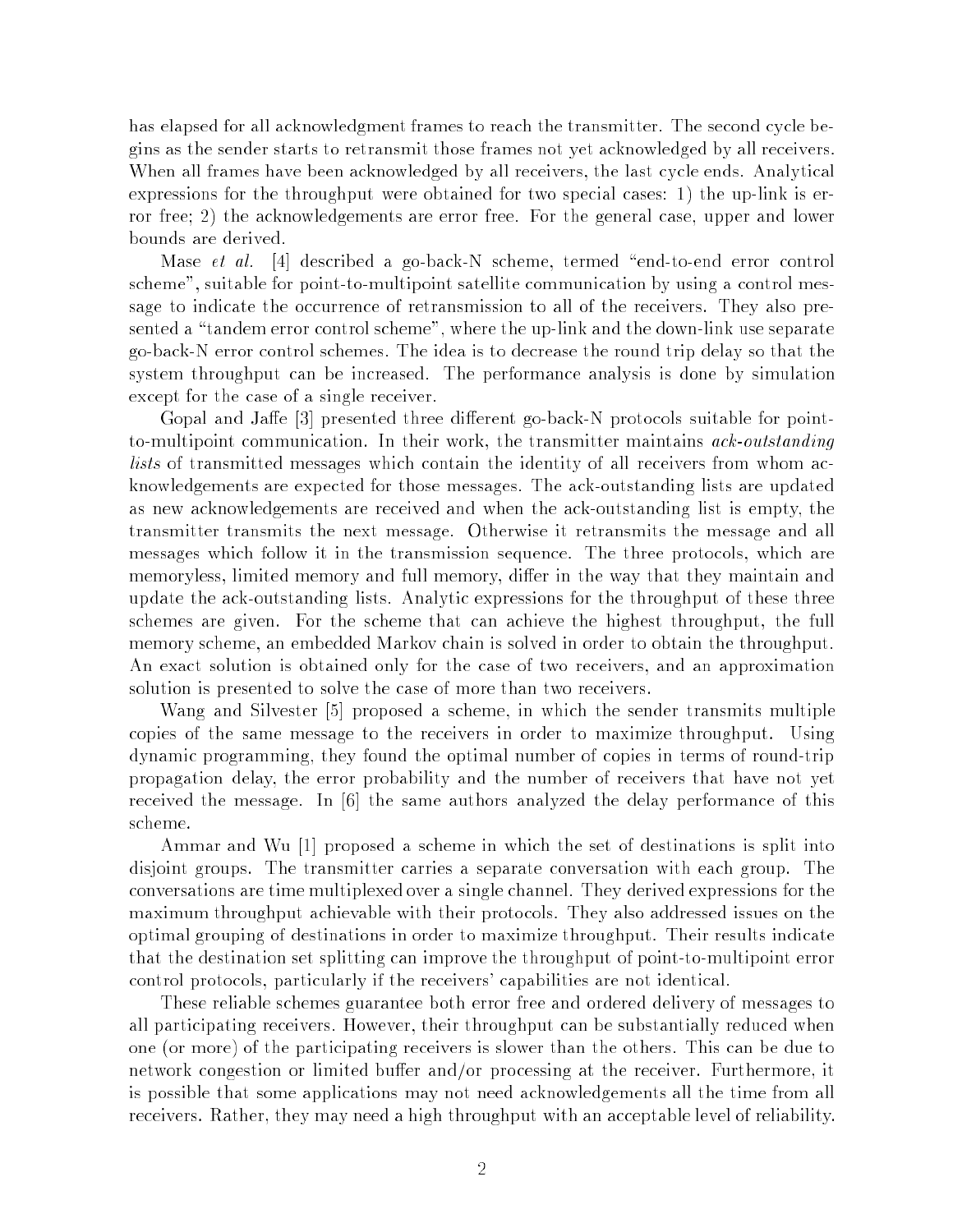In a view of these consideration, in this paper, we propose a class of stop-and-wait multicast retransmission schemes in which a message is considered to be correctly transmitted, when a predefined number of acknowledgements are received. This predefined number of acknowledgements (hereafter referred to as the ACK threshold) is less than the number of receivers. Thus, if there are R receivers and the ACK threshold is  $k, k \leq R$ , the transmitter will assume that a message has been correctly transmitted at the moment when it receives the k-th acknowledgement. When the ACK threshold is set to the number of receivers, the error control scheme becomes fully reliable.

In the following section, we briefly describe our proposed retransmission schemes. In section 3, we develop analytical expressions of throughput for four different schemes applying order statistics. Numerical examples are given in section 4. We conclude our work in section 5.

#### $\overline{2}$ 2 The Stop-and-wait Retransmission Schemes

We consider a system with one transmitter and  $R$  receivers. All data are transmitted in the form of messages or clearly delimited blocks of information. A message may have an arbitrary but bounded length. All messages have a sequence number (SN) which uniquely identifies the messages. The sequence number field in a message is large enough to permit the detection of duplicate message at the receiver. The round-trip delay is bounded. A message also contains an error checking code which enables each receiver to detect transmission errors.

As in the go-back-N protocols by Gopal and Jaffe  $[3]$ , and by Wang and Silvester  $[5]$ , we define the following schemes: (a) memoryless stop-and-wait scheme with single copy transmission (ML-S), (b) full-memory stop-and-wait scheme with single copy transmission  $(FM-S)$ , (c) memoryless stop-and-wait scheme with m-copy transmission  $(ML-M)$ , and (d) full-memory stop-and-wait scheme with m-copy transmission  $(FM-M)$ . These schemes are explained below.

### Operation of A Receiver

When a receiver receives a message, it first checks for errors. A message received in error is discarded. If an error-free message has a correct sequence number (the next or higher sequence number of the previously accepted message), the message is accepted and acknowledged with the sequence number of the received message and the identity of the receiver. If an error-free message has the same sequence number as the previously accepted message, the message is acknowledged and then discarded.

### Operation of A Transmitter

For each scheme, the transmitter operates differently. We first describe the functions that are common to all schemes. The transmitter starts a timer immediately upon transmission of a message. If the message is transmitted for the first time, the transmitter initializes an *acknowledgement outstanding list* (AOL) which contains the identity of all receivers from which an acknowledgement for that message is expected.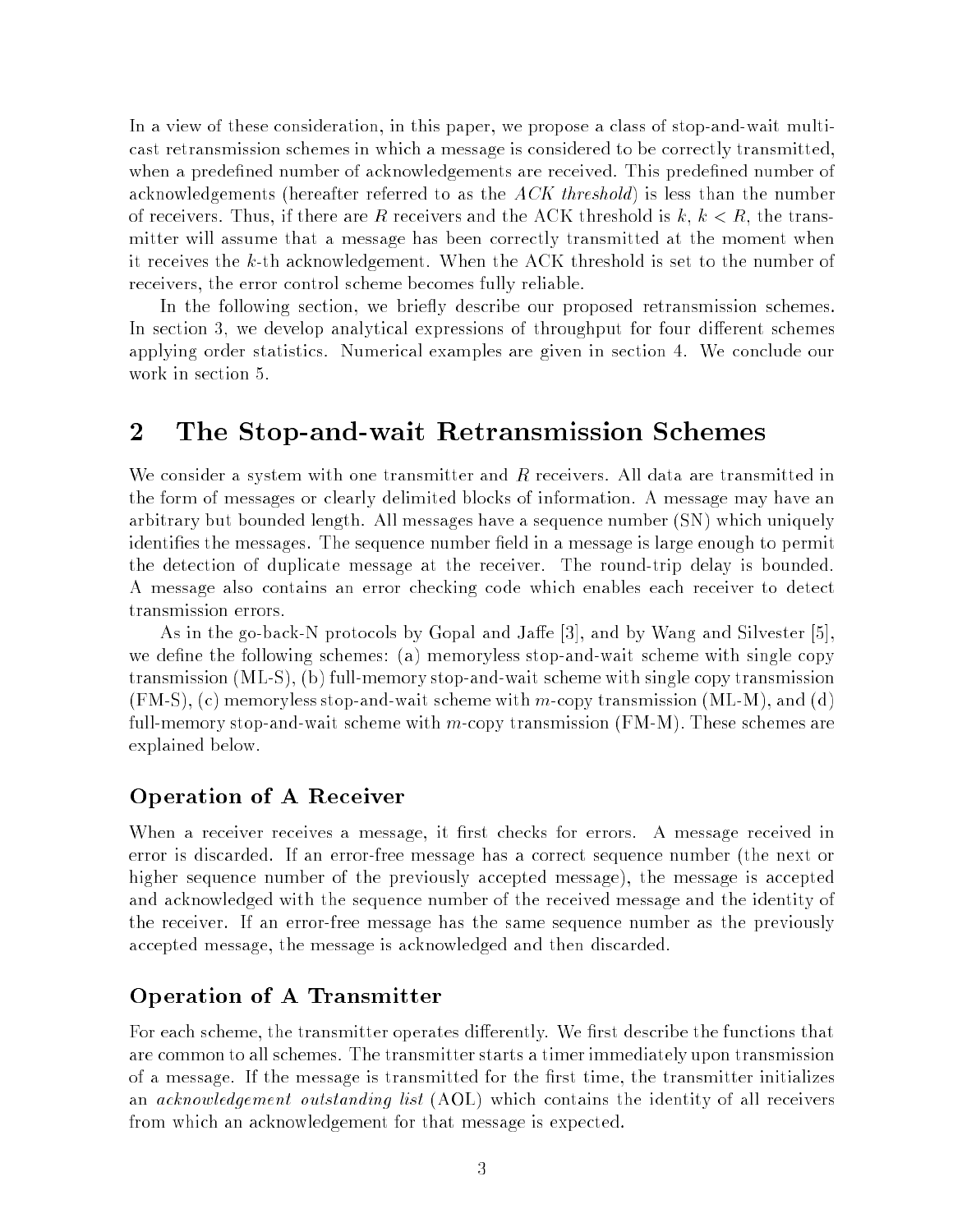The AOL is updated as error free acknowledgements are received. If a message is retransmitted, or <sup>m</sup> copies of the same message have been transmitted, the transmitter may receive more than one ACK for a message from the same receiver. Upon receipt of the first error free ACK from a receiver, that receiver is removed from the AOL. All subsequent acknowledgements for the same message from the same receiver are discarded. When <sup>k</sup> (where  $k$  is the ACK threshold) receivers are removed from the AOL, the transmitter assumes that the message has been correctly transmitted and starts to transmit the next message. If the timer expires before k receivers are removed from the  $AOL$ , the transmitter retransmits the message. In the memoryless schemes, the transmitter reinitializes the AOL whenever it retransmits a message and acknowledgements received after the timer expires are ignored. In the full-memory schemes, however, the AOL is not reinitialized when a message is retransmitted. Rather, the AOL contains the identities of those receivers which have not as yet acknowledged the message. In the single copy transmission schemes, the transmitter transmits or retransmits a single copy of a message. In  $m$ -copy transmission schemes, the transmitter transmits (or retransmits)  $m$  copies of the same message.

Figure 1 illustrates the memoryless and full-memory schemes with single copy transmission for 3 receivers  $(R=3)$  and ACK threshold  $k=2$ . When message M1 is transmitted, both memoryless and full-memory schemes initialize the AOL to  $\{1,2,3\}$ , i.e., it contains the identity of all receivers participating in the multicast. When the acknowledgement from receiver 1 (r1) is received, the receiver is removed from the AOL and the new AOL is  $\{2,3\}$ . Since only one acknowledgement, which is less than the ACK threshold  $k = 2$ , is received within the timeout period  $(T_{\text{out}})$ , the transmitter retransmits the same message M1. The memoryless scheme reinitializes the AOL to  $\{1,2,3\}$ , whereas in the full-memory scheme the AOL  $\{2,3\}$  is not reinitialized and it contains the receivers which have not as yet acknowledged. Figure 2 shows these two schemes with  $m$ -copy transmission for  $R=3, k=2$  and  $m=2$ , where m is the number of copies for the same message. In this figure, both copies of M1 are acknowledged by receiver  $1$  ( $r1$ ), but only the first acknowledgement updates the AOL to  $\{2,3\}$ . Notice that if the first acknowledgement is lost in transit, the second acknowledgement may update the AOL. In both gures, `x' indicates that a message (or an acknowledgement) is in error or it is lost.

## 3 Throughput Analysis

The round-trip delay for a particular receiver is defined as the time interval elapsing from the moment that the transmission of a message is started to the moment an acknowledgement from the receiver is received. The round-trip delay, which includes delays such as message transmission time, round-trip propagation delay, processing delays, and queuing delays, is assumed to follow an arbitrary distribution. The round-trip delay for different receivers is independent and identically distributed. We define the throughput  $\eta_k$  as the ratio of the expected message transmission time to the expected time required to successfully transmit a message (i.e., the expected time to receive the  $k$ -th acknowledgement). Below, we first develop a basic model which is common to all four schemes. Subsequently, we extend the analysis to model each of the four schemes.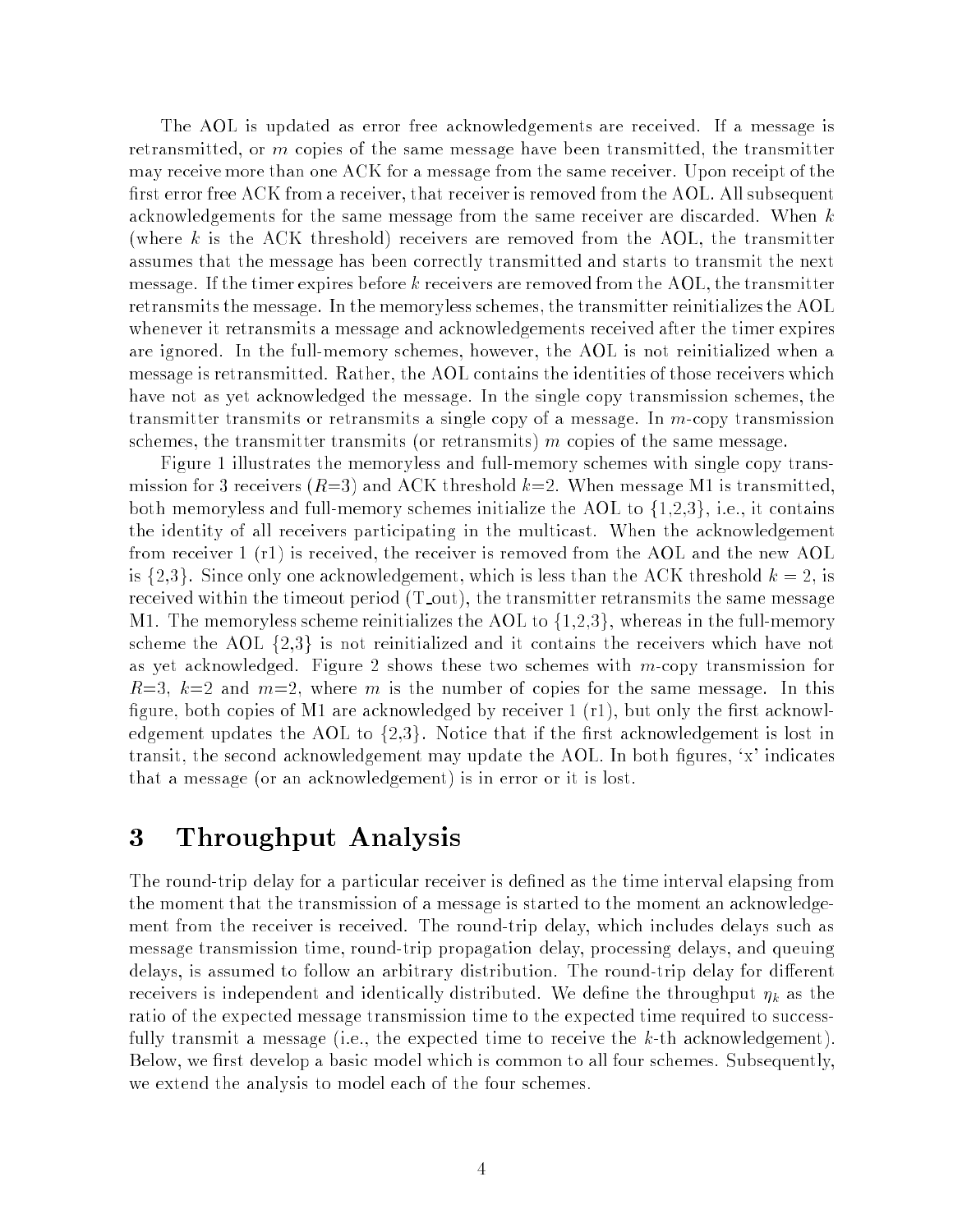

Figure 1: Single copy transmission schemes



Figure 2: M-copy transmission schemes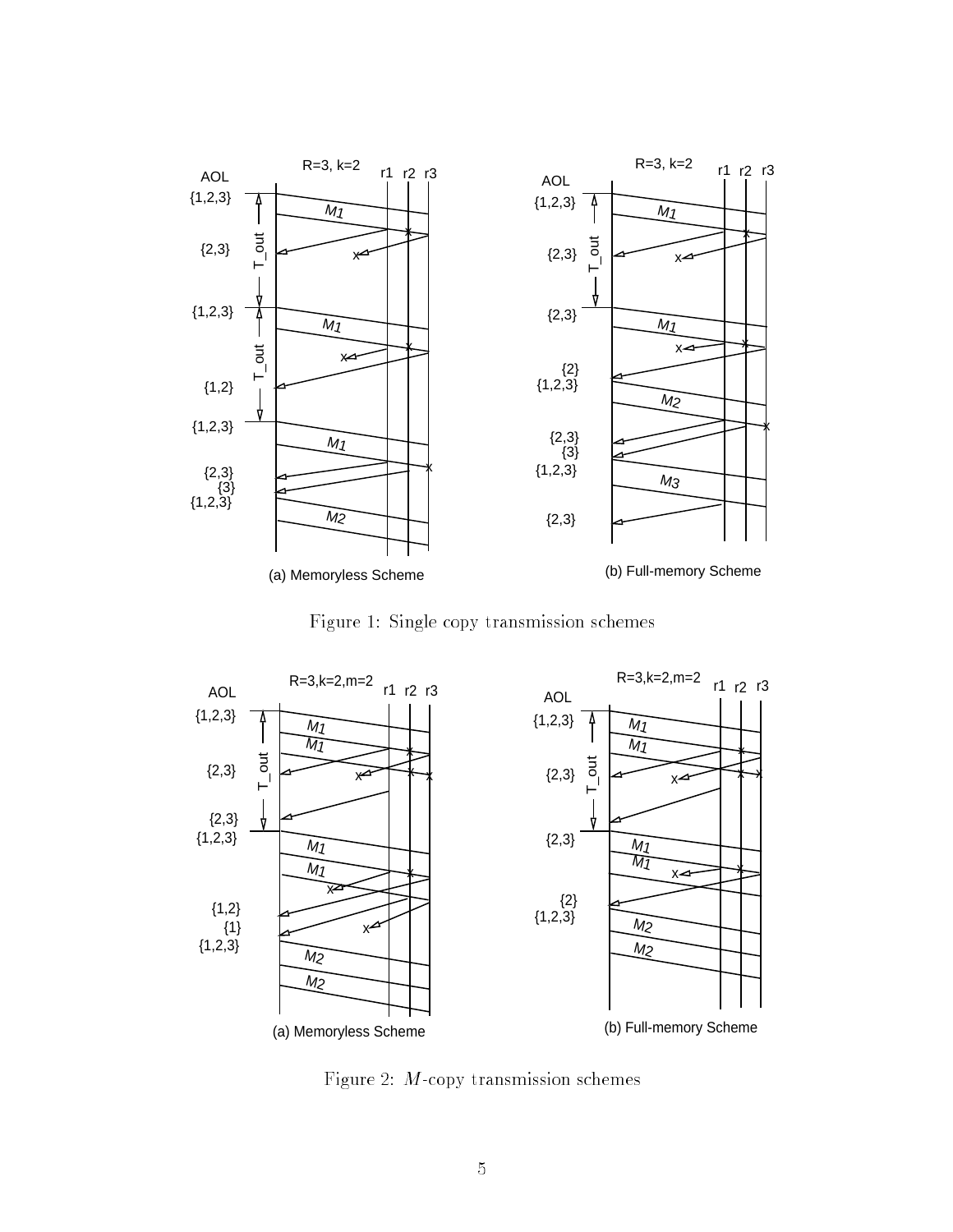#### 3.1 The Basic Model

We start with the case in which the transmitter always receives all acknowledgements from all receivers. Acknowledgements may be delayed, but they will eventually arrive at the transmitter error free (i.e., the probability of receiving an acknowledgement error free is  $p=1$ ). Let  $T_i$  be the round-trip delay for a message from the *i*-th receiver. We assume that all  $T_i$   $(1 \le i \le R)$ , are independent and identically distributed with a common distribution function  $F(t)$ . Let

$$
\tau_1
$$
 be the smallest of  $T_1, T_2, \cdots T_R$ ,  
\n $\tau_2$  be the next larger of  $T_1, T_2, \cdots T_R$ ,  
\n $\vdots$   
\n $\tau_k$  be the k-th largest of  $T_1, T_2, \cdots T_R$ ,  
\n $\vdots$ 

 $\tau_k$  is called the k-th order statistic for the class  $\{T_i : 1 \le i \le R\}$ . We want to determine the distribution function  $F_k(t) = P\{\tau_k \leq t\}$ , that is the probability that k or more of the  $T_i$ 's have a value no greater than t. We may view this problem as a Bernoulli sequence of Requestive is a success in the interest in the interest in the i-th  $\gamma$  in the  $\gamma$  th  $\gamma$  is  $\gamma$  (t),  $\gamma$ we have

$$
F_k(t) = P\{\tau_k \le t\}
$$
  
=  $P\{\text{k or more of the } T_i \text{ lie in } (0,t]\}$   
=  $\sum_{j=k}^{R} \frac{R!}{j!(R-j)!} F(t)^j [1 - F(t)]^{R-j}$  (1)

The probability density function for  $\tau_k$  can be obtained by taking the first derivative of  $F_k(t)$  (see Appendix A). We have

$$
f_k(t) = \frac{R!}{(k-1)!(R-k)!}F(t)^{k-1}f(t)[1 - F(t)]^{R-k}, \qquad (2)
$$

where  $f(t)$  is the probability density function of  $F(t)$ . Now we consider the case in which acknowledgements may not be received. Let  $p(0 < p < 1)$  be the probability of receiving an acknowledgement error free. The probability that the round-trip delay is no greater than <sup>t</sup> can be expressed as

$$
P\{T_i \le t\} = \begin{cases} F(t) & \text{with } p \\ 0 & \text{with } 1 - p \end{cases}
$$

and the probability that exactly <sup>n</sup> acknowledgements are received is

$$
P\{n \text{ ACKs are received}\} = \frac{R!}{n!(R-n)!}p^n(1-p)^{R-n}
$$

Given that *n* acknowledgements have been received,  $n \geq k$ , the round-trip delay distribution for the k-th acknowledgement is

$$
F_{k|n}(t) = \sum_{j=k}^{n} \frac{n!}{j!(n-j)!} F(t)^{j} [1 - F(t)]^{n-j}.
$$
 (3)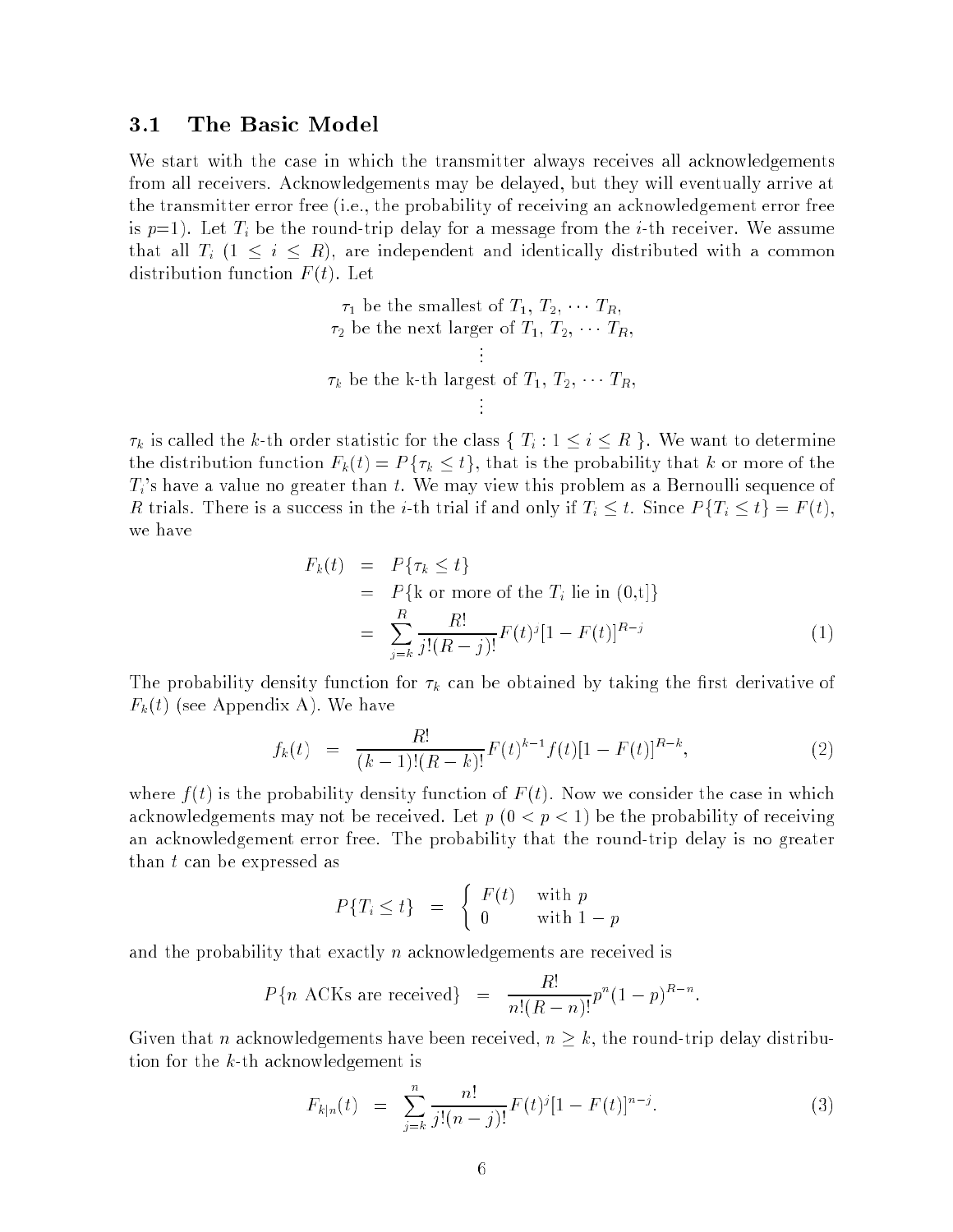The probability of receiving  $k$  or more acknowledgements by time  $t$  is derived as

$$
F_k(t) = \sum_{n=k}^{R} F_{k|n}(t) \frac{R!}{n!(R-n)!} p^n (1-p)^{R-n}
$$
  
\n
$$
= \sum_{n=k}^{R} \sum_{j=k}^{n} \frac{n!}{j!(n-j)!} F(t)^j [1 - F(t)]^{n-j} \frac{R!}{n!(R-n)!} p^n (1-p)^{R-n}
$$
  
\n
$$
= \sum_{j=k}^{R} \frac{R!}{j!(R-j)!} [pF(t)]^j [1 - pF(t)]^{R-j}.
$$
 (4)

The detailed derivation of equation (4) can be found in Appendix A. The probability density function can be obtained by taking the derivative of  $F_k(t)$  (see Appendix B). We have

$$
f_k(t) = \frac{R!}{(k-1)!(R-k)!} [pF(t)]^{k-1} p f(t) [1 - pF(t)]^{R-k}.
$$
 (5)

Note that if we set  $p=1$  in equation (5), we obtain equation (2).

### 3.2 The memoryless scheme with single copy transmission

Since the acknowledgement outstanding list (AOL) is reinitialized upon retransmission of a message, the expected time  $E_k$  to receive the k-th acknowledgement within the timeout period  $T<sub>O</sub>$  is

$$
E_k = E[\tau_k | \tau_k \le T_O]
$$
  
= 
$$
\sum_{n=k}^{R} \left[ \int_0^{T_O} t f_{k|n}(t | \tau_k \le T_O) dt \right] \frac{R!}{n!(R-n)!} p^n (1-p)^{R-n}
$$
  
= 
$$
\frac{k}{F_k(T_O)} {R \choose k} \int_0^{T_O} t [pF(t)]^{k-1} p f(t) [1 - pF(t)]^{R-k} dt.
$$
 (6)

The detailed derivation of equation (6) can be found in Appendix C. The probability of receiving k or more acknowledgements within a timeout period is  $F_k(T_O)$ . Let  $P_S =$  $F_k(T_0)$  and let  $\gamma$  be the total time required to transmit a message successfully. The successful transmission of a message follows a geometric distribution with parameter  $P<sub>S</sub>$ . Thus, we have

$$
\gamma = \sum_{i=1}^{\infty} (1 - P_S)^{i-1} P_S[(i-1)T_O + E_k]
$$
  
= 
$$
\frac{1 - P_S}{P_S} T_O + E_k.
$$
 (7)

If the average message transmission time is  $T_F$ , then the throughput  $\eta_k$  is

$$
\eta_k = \frac{T_F}{\gamma} = \frac{P_S T_F}{P_S E_k + (1 - P_S) T_O}.
$$
\n(8)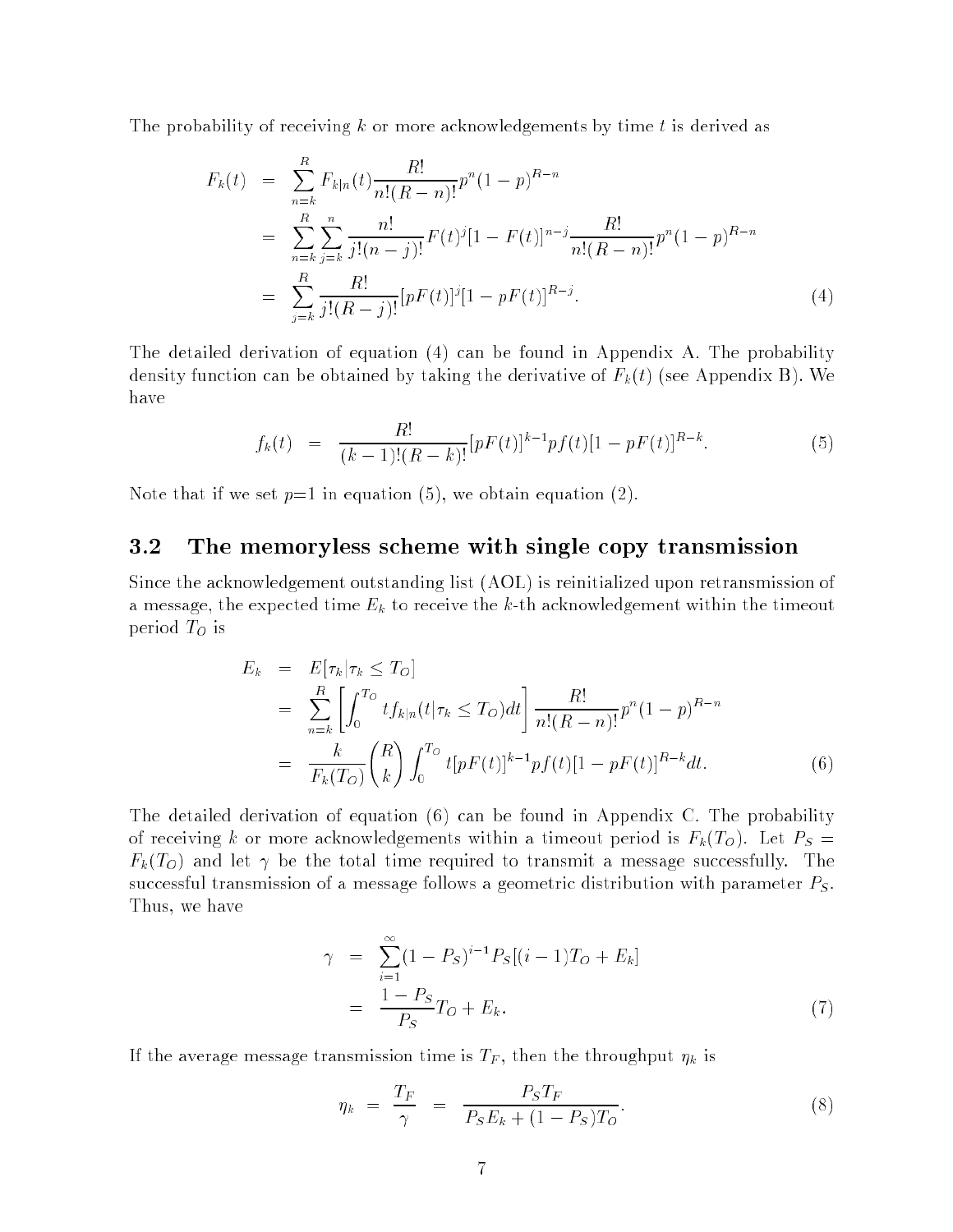#### 3.3 The full-memory scheme with single copy transmission

In the full memory scheme, a receiver is removed from the AOL upon the receipt of the first acknowledgement. We derive the distribution function for the first acknowledgement (the minimum round-trip delay distribution) received after a transmission of a message or subsequent retransmissions. As before, we assume that the round-trip delay follows an arbitrary probability density function  $f(t) \geq 0$  if  $t \geq 0$  and  $f(t) = 0$  if  $t < 0$ . We define the following probability density functions:

$$
g_1(t) = \begin{cases} pf(t) & t \ge 0 \\ 0 & t < 0 \end{cases}
$$
  
\n
$$
g_2(t) = \begin{cases} pf(t - T_0) & t \ge T_0 \\ 0 & t < T_0 \end{cases}
$$
  
\n
$$
\vdots
$$
  
\n
$$
g_i(t) = \begin{cases} pf(t - (i - 1)T_0) & t \ge (i - 1)T_0 \\ 0 & t < (i - 1)T_0 \end{cases}
$$
  
\n
$$
\vdots
$$

where  $g_i(t)$  is the probability density function of the round-trip delay for the  $(i-1)$ st retransmission shifted by  $(i-1)T<sub>O</sub>$  and p is the probability of receiving an acknowledgement. The probability density function for the first acknowledgement can be obtained as follows. Before the first timeout period expires, the transmitter expects only one acknowledgement from each receiver. Hence, the probability density function of the time to receive the first acknowledgement from a particular receiver is  $g_1(t)$  which is the original round-trip delay distribution function. If an acknowledgement is not received until the timer expires, the transmitter retransmits the same message. In the time interval  $T_0 \leq t < 2T_0$ , two acknowledgements are outstanding and the probability density function for the first acknowledgement is

$$
g_1(t)\int_t^{\infty}g_2(x)dx+g_2(t)\int_t^{\infty}g_1(x)dx.
$$

Putting these together, we have the following probability density function for the first acknowledgement from a particular receiver:

$$
f^*(t) = \begin{cases} g_1(t) & 0 \le t < T_O \\ g_1(t)\bar{G}_2(t) + g_2(t)\bar{G}_1(t) & T_O \le t < 2T_O \\ \vdots & \\ \sum_{i=1}^n g_i(t) \prod_{j=1, j \ne i}^n \bar{G}_j(t) & (n-1)T_O \le t < nT_O \\ \vdots & \end{cases}
$$
(9)

where  $\bar{G}_i(t) = \int_{-\infty}^{\infty} g_i(x) dx = 1$ function  $F^*(t)$  can be obtained by integrating  $f^*(t)$  up to time t. The probability density  $rt$  $g$  (x) and probability distribution of  $\alpha$  and  $\alpha$   $\beta$  and  $\beta$  and  $\alpha$   $\beta$  and  $\alpha$   $\beta$  and  $\beta$  and  $\beta$ function  $J_k(t)$  for the k-th AOL update can be obtained by replacing  $J_t(t)$  and  $F_t(t)$  with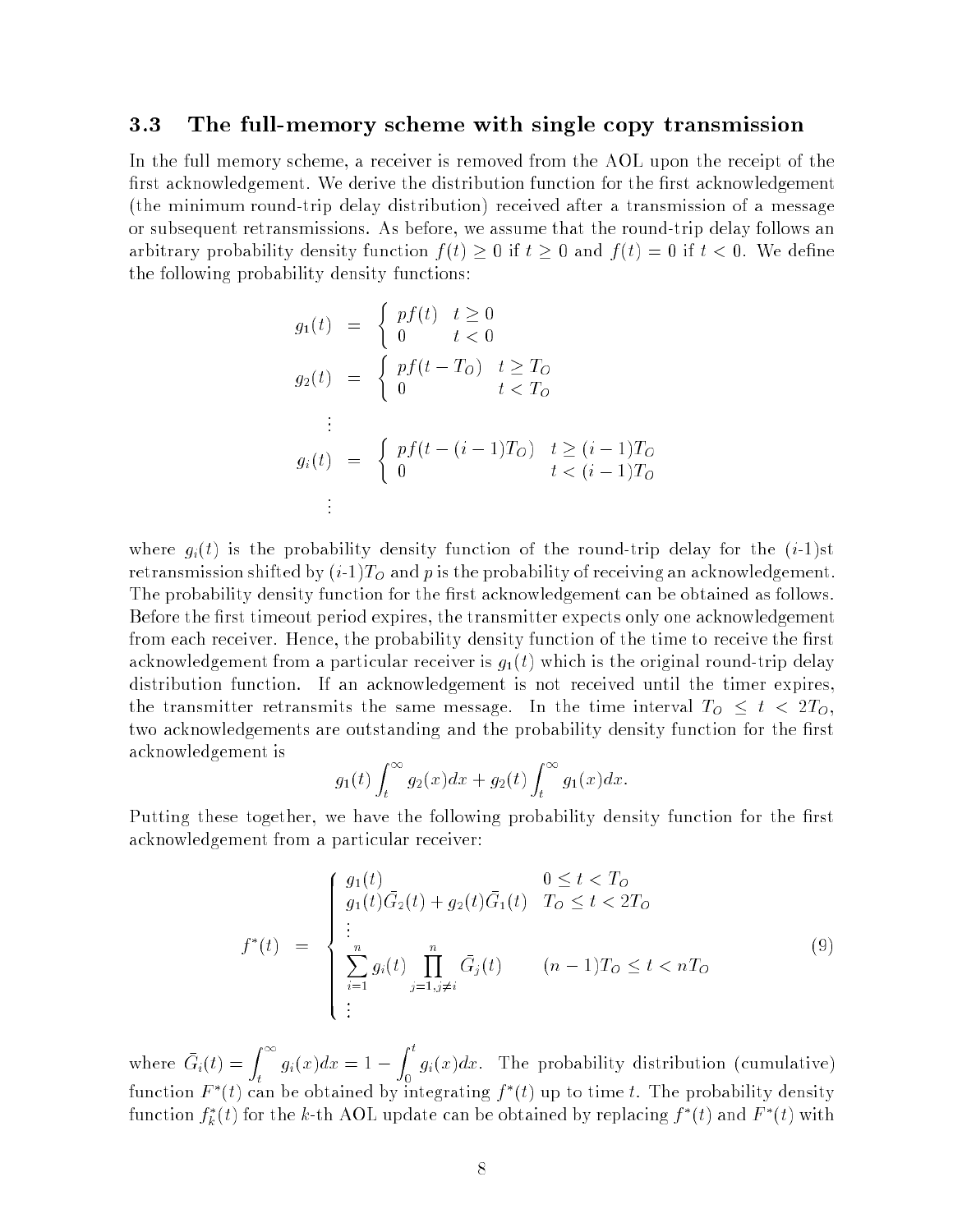f (t) and <sup>F</sup> (t) in equation (2). The expected time to receive the k-th acknowledgement is

$$
E_k^* = \int_0^\infty t f_k^*(t) dt \tag{10}
$$

and the expression for the throughput  $\eta_k$  is

$$
\eta_k^* = \frac{T_F}{E_k^*}.\tag{11}
$$

#### 3.4 The memoryless scheme with m-copy transmission

In this scheme, m copies of a message are transmitted sequentially within a timeout period. As before, we assume that the round-trip delay follows an arbitrary probability density function  $f(t)$ , where  $f(t) \geq 0$  if  $t \geq 0$  and  $f(t) = 0$  if  $t < 0$ . We define the following probability density functions:

$$
h_1(t) = \begin{cases} pf(t) & t \ge 0 \\ 0 & t < 0 \end{cases}
$$
  
\n
$$
h_2(t) = \begin{cases} pf(t - T_F) & t \ge T_F \\ 0 & t < T_F \end{cases}
$$
  
\n
$$
\vdots
$$
  
\n
$$
h_m(t) = \begin{cases} pf(t - (i - 1)T_F) & t \ge (i - 1)T_F \\ 0 & t < (i - 1)T_F \end{cases}
$$

where  $h_i(t)$  is the probability density function of the round-trip delay for the *i*-th copy transmission of a message and  $p$  is the probability of receiving an acknowledgement. Although <sup>m</sup> copies of a message are transmitted within a timeout period, the transmitter removes receivers in the AOL upon receipt of the first acknowledgements of the message from each receiver. The probability density function for the first acknowledgement from a particular receiver is

$$
f^{m}(t) = \begin{cases} h_{1}(t) & 0 \leq t < T_{F} \\ h_{1}(t)\bar{H}_{2}(t) + h_{2}(t)\bar{H}_{1}(t) & T_{F} \leq t < 2T_{F} \\ \vdots & \\ \sum_{i=1}^{m} h_{i}(t) \prod_{j=1, j \neq i}^{m} \bar{H}_{j}(t) & (m-1)T_{F} \leq t \end{cases}
$$
(12)

where  $\bar{H}_i(t) = \int_0^\infty h_i(x) dx = 1$ function  $F<sup>m</sup>(t)$  can be obtained by integrating equation (12) up to time t. We can obtain r  $h_{\ell}$  (which is the probability distribution (cumulative)  $F_k^{\perp}(t)$  and  $f_k^{\perp}(t)$  by replacing  $F^{\perp}(t)$  and  $f^{\perp}(t)$  with  $F(t)$  and  $f(t)$  in equations (1) and (2), respectively. In turn, we can obtain  $E_k^+$  as in equation (6):

$$
E_k^m = \frac{k}{F_k^m(T_O)} {R \choose k} \int_0^{T_O} t[F^m(t)]^{k-1} f^m(t) [1 - F^m(t)]^{R-k} dt.
$$
 (13)

Letting  $F_k^{\perp}(I_O) = F_S^{\perp}$ , the throughput  $\eta_k^{\perp}$  of this scheme is

$$
\eta_k^m = \frac{P_S^m T_F}{P_S^m E_k^m + (1 - P_S^m) T_O}.
$$
\n(14)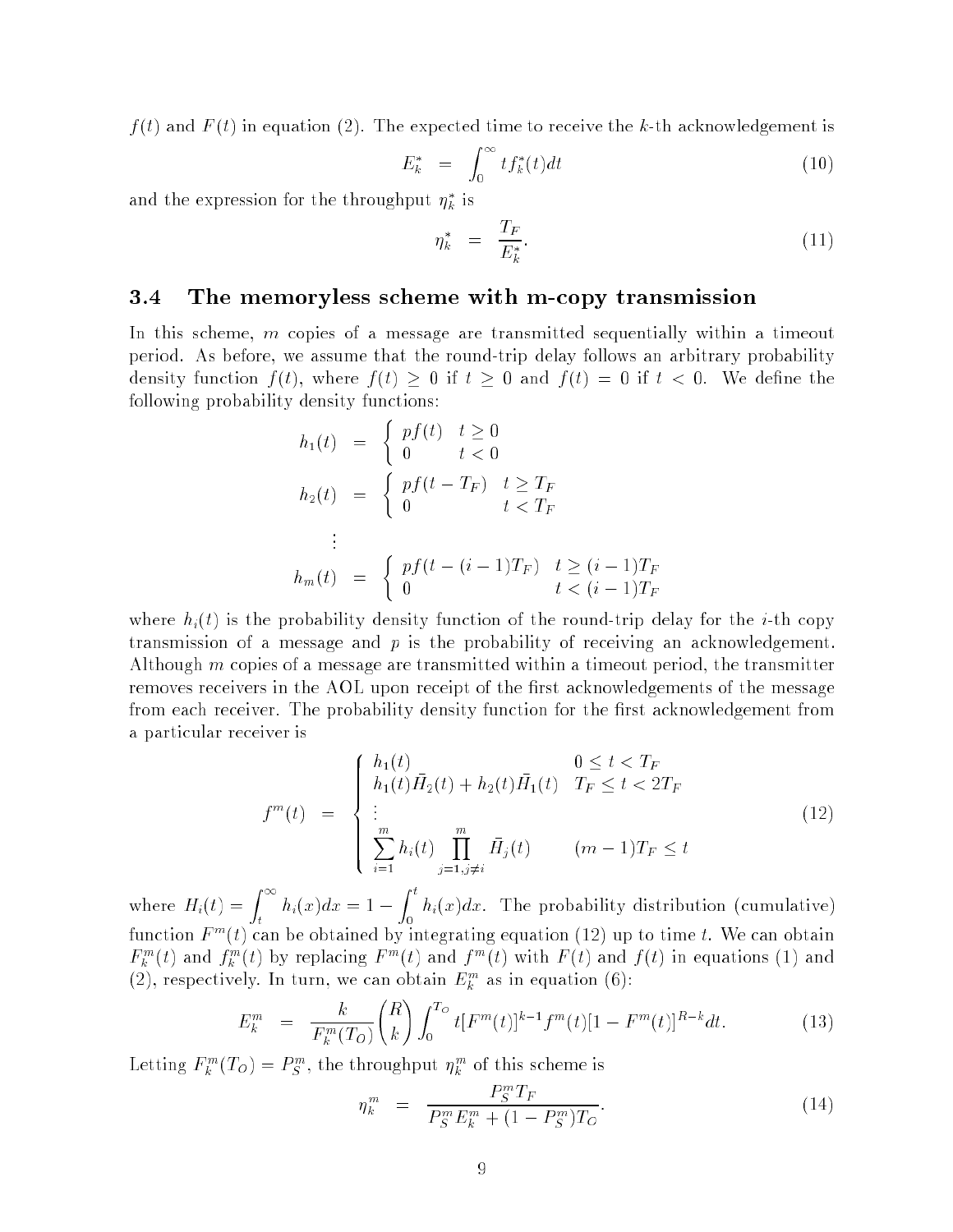### 3.5 The full-memory scheme with m-copy transmission

This scheme combines the m-copy transmission and the full-memory scheme. Using the probability density function derived in section 3.4, we define the following probability density functions:

$$
q_1(t) = \begin{cases} f^m(t) & t \ge 0 \\ 0 & t < 0 \end{cases}
$$
  
\n
$$
q_2(t) = \begin{cases} f^m(t - T_O) & t \ge T_O \\ 0 & t < T_O \end{cases}
$$
  
\n:  
\n
$$
q_i(t) = \begin{cases} f^m(t - (i - 1)T_O) & t \ge (i - 1)T_O \\ 0 & t < (i - 1)T_O \end{cases}
$$
  
\n:  
\n:

where  $q_i(t)$  is the probability density function of the round-trip delay for the  $(i-1)$ -st retransmission shifted by  $(i-1)T<sub>O</sub>$  and p is the probability of receiving an acknowledgement. The probability density function for the first acknowledgement is:

$$
f^*(t) = \begin{cases} q_1(t) & 0 \le t < T_O \\ q_1(t)\bar{Q}_2(t) + q_2(t)\bar{Q}_1(t) & T_O \le t < 2T_O \\ \vdots & \\ \sum_{i=1}^n q_i(t) \prod_{j=1, j \ne i}^n \bar{Q}_j(t) & (n-1)T_O \le t < nT_O \\ \vdots & \end{cases}
$$
(15)

where  $\overline{Q}_i(t) = \int_0^\infty q_i(x) dx = 1$ function  $F^*(t)$  can be obtained by integrating the above probability density function (15)  $f^t$  $q_i(x)$  distribution  $\mathbb{R}^n$  distribution (cumulative) up to time t. As in section 5.3, replacing  $f^*(t)$  and  $f^*(t)$  with  $f(t)$  and  $F(t)$  in equations (2), we can obtain the probability density function for the  $\kappa$ -th acknowledgement  $J_{\vec{k}}(t).$ The expected time to receive the k-th acknowledgement is

$$
E_k^* = \int_0^\infty t f_k^*(t) dt, \tag{16}
$$

and the expression for the throughput  $\eta_k$  is

$$
\eta_k^* = \frac{T_F}{E_k^*}.\tag{17}
$$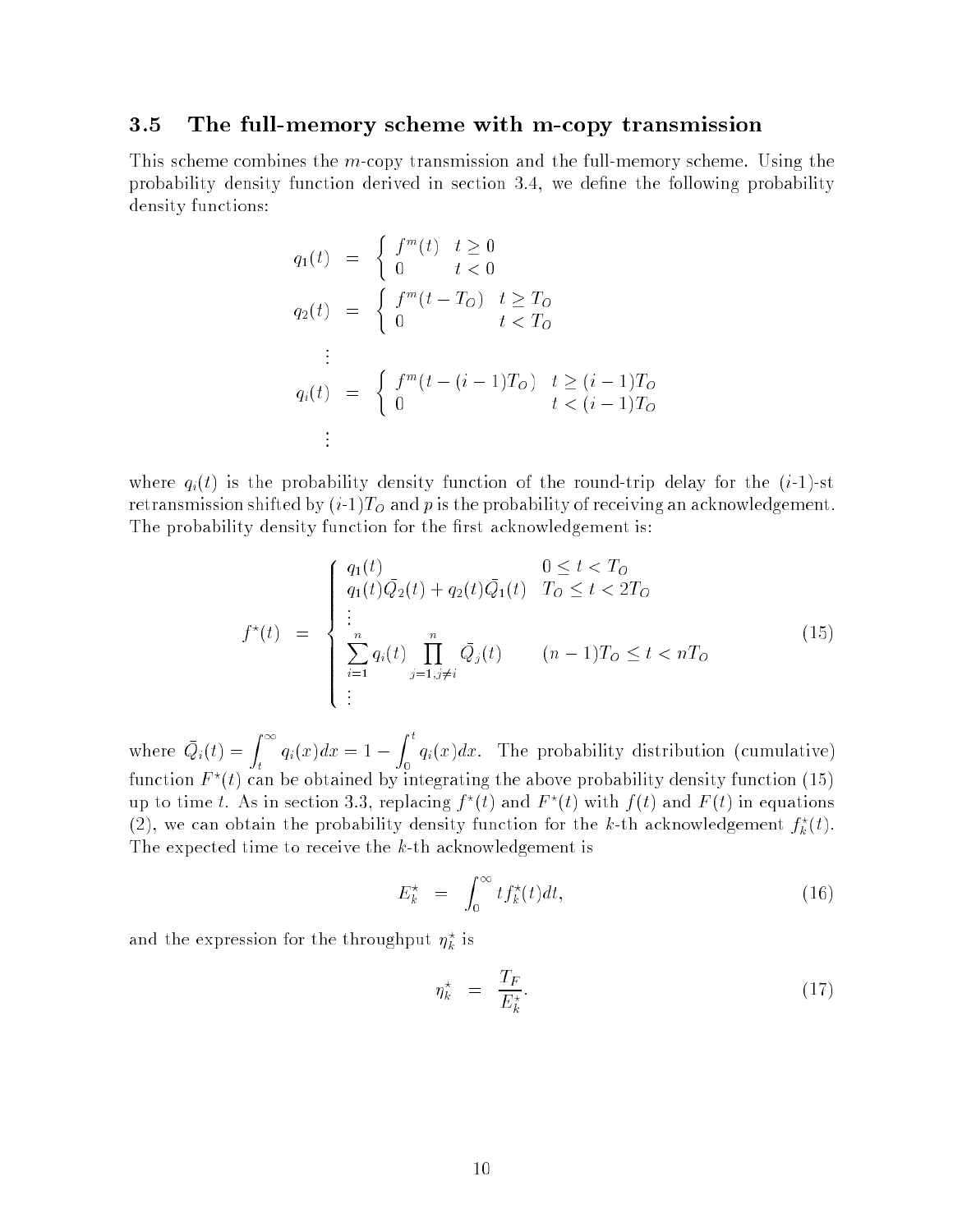## 4 Numerical Examples

In this section, we give plots of the throughput of the retransmission schemes for different cases. We assume the average message transmission time  $T_F=1$  and that the total number of receivers  $R=50$ . Three arbitrary probability distribution functions, an exponential, a 2-phase Erlang and a 2-phase Coxian, are chosen to represent the round trip delay. Parameters for these three distributions are:  $\mu=0.4$  for the 2-stage Erlang,  $\mu_1=0.5$ ,  $\mu_2=0.01$  and  $a=0.03$  for the 2-phase Coxian, and  $\mu=0.2$  for the exponential distribution. All three distribution have the same mean of 5. The squared coefficient of variation  $C^2$ is 0.5 and 23.8 for the 2-phase Erlang and the 2-phase Coxian respectively. These three distributions were shifted in time in order to account for fixed time components such as round-trip propagation delay, the minimum processing delay, and the minimum time to transmit a message. The fixed (shifted) time  $s$  is assumed to be 1.5 for all three distributions. Accordingly, the three shifted distributions have a mean of 6.5 and the squared coefficient of variation  $\cup_{Ex_n} = 0.6, \cup_{Ex_l} = 0.3$  and  $\cup_{Cox} = 14.$ 

Figures 3 to 5 give the throughput of each of the four schemes assuming that the roundtrip delay follows the above shifted exponential distribution, and that the probability of receiving an acknowledgement from a particular receiver  $p=0.99$ . This corresponds to the bit error rate  $BER \simeq 10^{-8}$  for 1,000 bit message and  $BER \simeq 10^{-8}$  for 10,000 bit message if acknowledgements are always received error free.

Figure 3 gives the throughput of each of the four schemes in terms of the timeout period  $T<sub>O</sub>$ . The ACK threshold k is set to 45 (i.e., 90% of the total acknowledgements). For both ML-M and FM-M schemes, three copies of the same message  $(m=3)$  are transmitted or retransmitted continuously within a timeout period. When the timeout period is 1 (same as the message transmission time  $T_F$ ), both FM-S and FM-M schemes achieves the same maximum throughput of 0.1757. FM-M maintains a maximum throughput until the timeout period is  $3T_F$ . In FM-M, if  $T_O \leq mT_F$ , the same message is continuously transmitted until the k-th acknowledgement is received. When the timeout period is greater than  $mT_F$ , there exists channel idle time between retransmissions, thus the throughput of the full memory schemes (FM-M and FM-S) decreases. The throughput of the memoryless schemes (ML-M and ML-S), however, increases because the probability of a successful transmission (i.e., the probability of receiving k or more acknowledgements) in a timeout period increases. When the timeout period is greater than 9, the m-copy schemes (ML-M and FM-M) have the same throughput, and when the timeout period is greater than 20, the single copy schemes (FM-S and ML-S) have the same throughput. Further increase of the timeout period over 9 and 20 respectively has very little impact on the throughput due to tradeoffs between the probability of successful transmission and the channel idle time. We note that the  $m$ -copy schemes always perform better over single copy schemes.

Figure 4 shows the throughput of all four schemes in terms of the ACK threshold  $k$ . The timeout period  $T<sub>O</sub>$  is set to 13.5. This specific timeout period is the 90th percentile of the probability distribution function of the time required to receive an acknowledgement from a particular receiver (i.e.,  $0.9=p[1-\exp(-\mu(T_O-s)],$  where  $p=0.99, s=1.5$  and  $\mu=0.2$ ). As before, both ML-M and FM-M schemes transmit 3 copies  $(m=3)$  of the same message at each timeout period. When the ACK threshold is less than 6, all four schemes have the same throughput. Here, the probability of receiving the  $k$ -th acknowledgement from the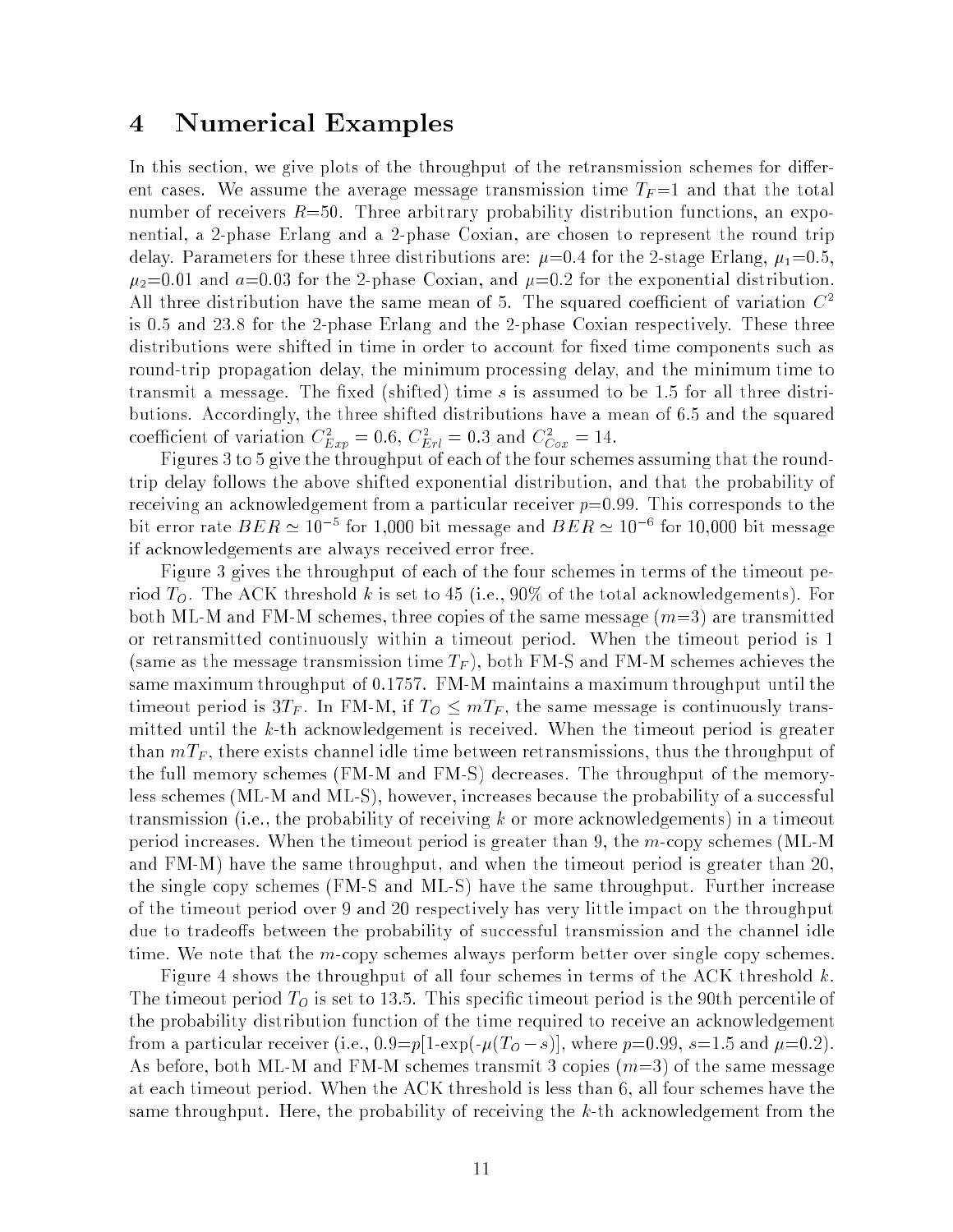first transmission of a message or the transmission of the first copy of a message is high. Notice that the maximum achievable throughput with this round-trip delay distribution is  $1/s=0.667$ . As the ACK threshold increases, the m-copy schemes (ML-M and FM-M) have better throughput. As the ACK threshold approaches to <sup>R</sup> (total number of receivers), the throughput of ML-S is sharply dropped. This is because the probability of receiving the k-th acknowledgement within a timeout period is very low.

Figure 5 shows the throughput of the m-copy schemes in terms of the number of copies m. The timeout period  $T<sub>O</sub>$  is set to 13.5, the ACK threshold k=45, and the probability of receiving an acknowledgement  $p=0.99$ . As the number of copies increases, the throughput is improved. For this example, if more than 4 copies are transmitted, no further performance gain is observed.

In Figure 6, we plot the throughput of ML-S for the three shifted round-trip probability density functions described at the beginning of this section. For each distribution, the timeout period was fixed to the 90th percentile as in the case of Figure 4. The mass in the 2-phase Coxian distribution is mostly concentrated toward zero, it thus has the highest throughput. As the ACK threshold increases, however, the tail probabilities dominate the throughput.

Figures 7 and 8 give the throughput of ML-S and ML-M in terms of the timeout period  $(T<sub>O</sub>)$  for the three shifted round-trip delay distributions. When the probability of receiving an acknowledgement p is reduced from 0.99 to 0.9, the m-copy scheme still maintains higher throughput than the single copy scheme. Figure 9 shows the throughput of the ML-M scheme in terms of the number of copies  $(m)$  for the three shifted round-trip delay distributions.

#### $\overline{5}$ **Conclusions**

We obtained analytic expressions for the throughput of several stop-and-wait retransmission schemes for k-reliable multicast. The analytical expressions were derived in terms of the timeout period, the acknowledgement threshold and the probability of receiving an acknowledgement.

The full-memory schemes perform better over memoryless schemes for both high ACK threshold and short timeout period. The  $m$ -copy retransmission schemes give higher throughput performance. The number of copies per transmission that optimizes throughput, may vary depending on the round-trip delay distribution.

As the ACK threshold increases, the throughput efficiency decreases. The correct balance between efficiency and reliability must be evaluated for each application to be supported by multicast services to determine the specific variety of multicasting to be used. The proposed  $k$ -reliable schemes can be used for applications which need high throughput with an acceptable level of reliability.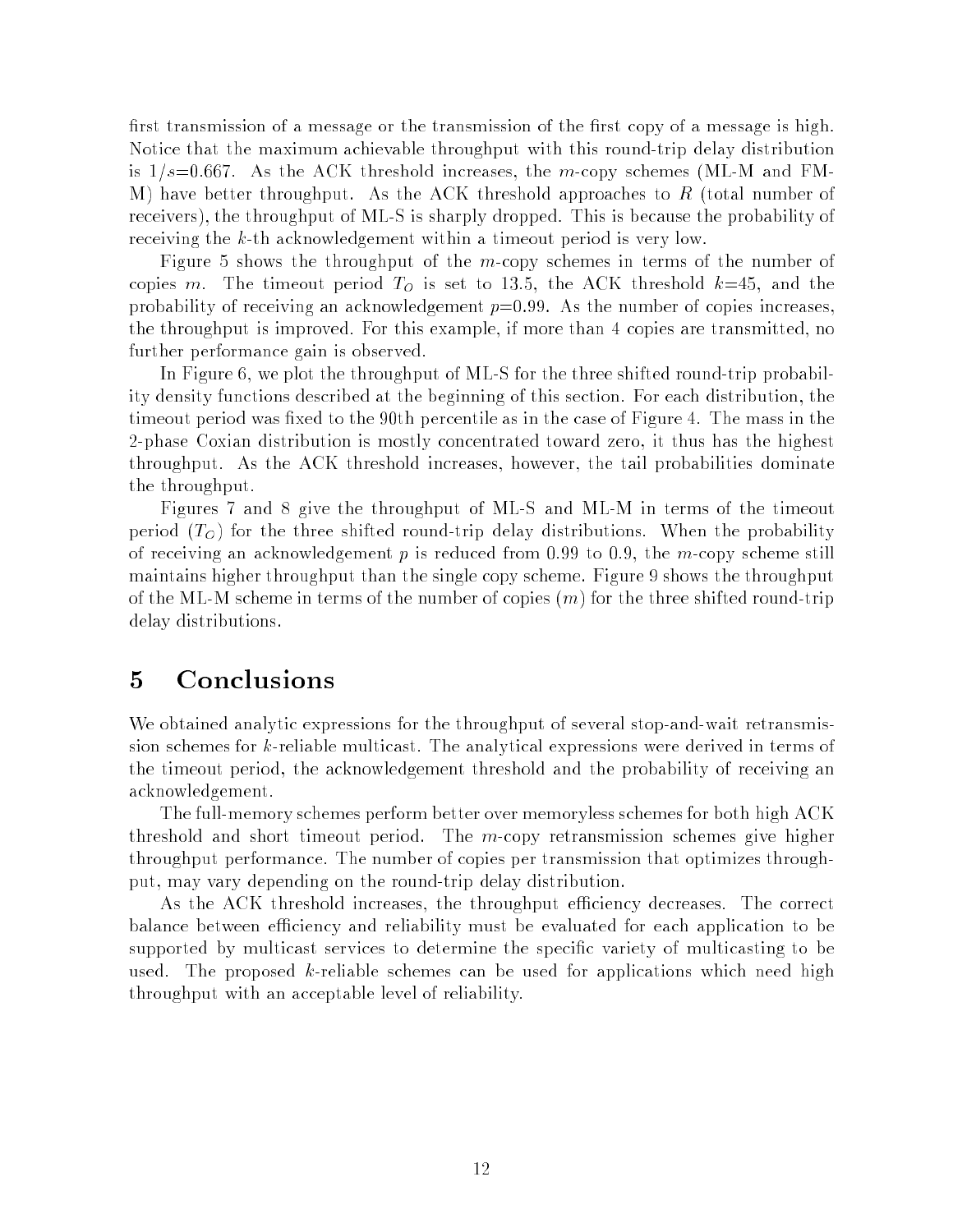

Figure 3: Throughput vs timeout period  $(T<sub>O</sub>)$ .  $R=50$ ,  $k=45$ ,  $p=0.99$ ,  $m=3$ . Round-trip delay : shifted exponential distribution with  $\mu=0.2$ ,  $s=1.5$ .



Figure 4: Throughput vs ACK threshold  $(k)$ .  $R=50$ ,  $p=0.99$ ,  $T_0=13.5$ ,  $m=3$ . Round-trip delay : shifted exponential distribution with  $\mu=0.2$ , s=1.5.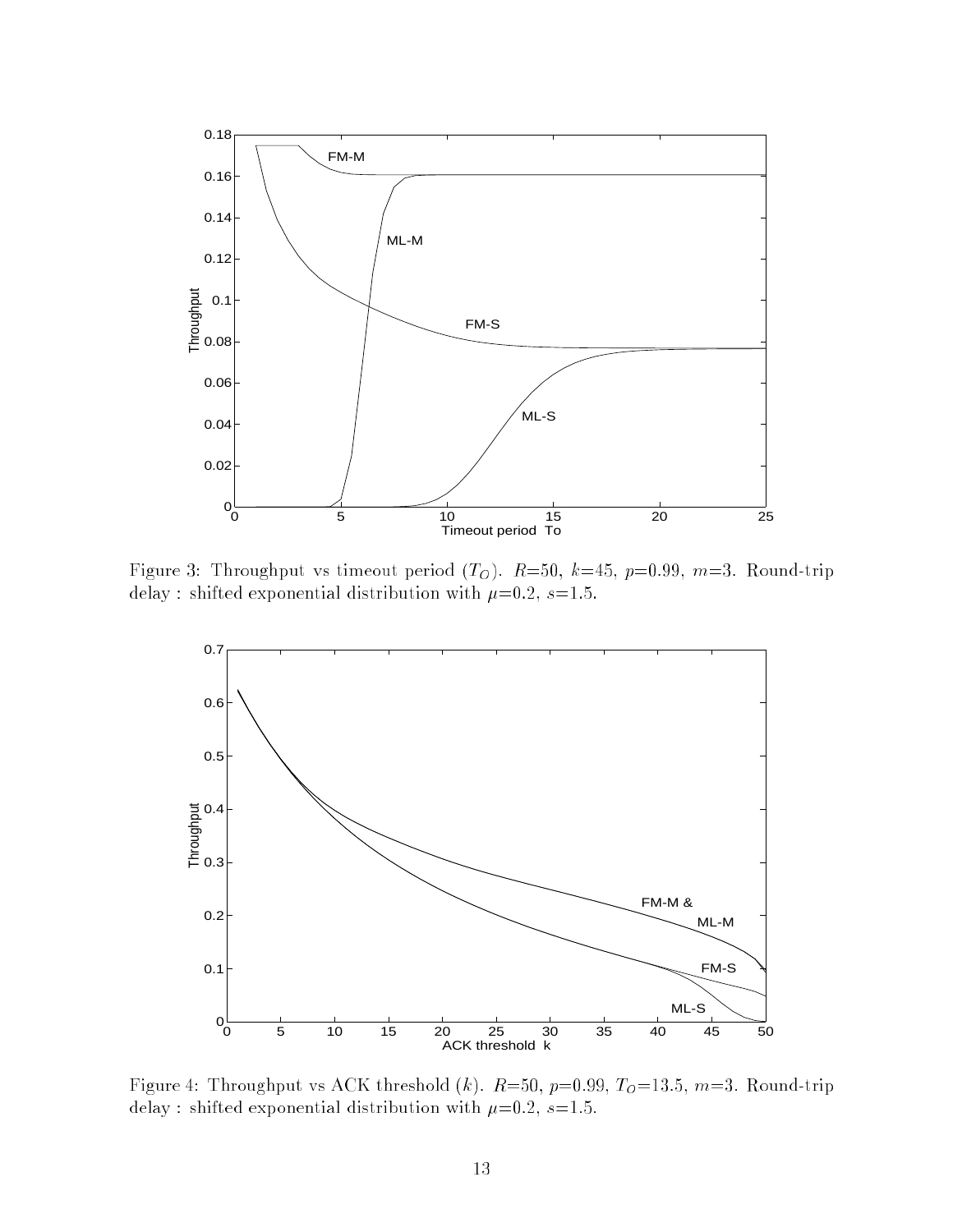

Figure 5: Throughput vs number of copies  $(m)$ .  $R=50$ ,  $k=45$ ,  $p=0.99$ ,  $T_0=13.5$ . Roundtrip delay : shifted exponential distribution with  $\mu=0.2$ , s=1.5.



Figure 6: Throughput vs ACK threshold  $(k)$  for different round-trip delay distributions.  $R=50, p=0.99, s=1.5.$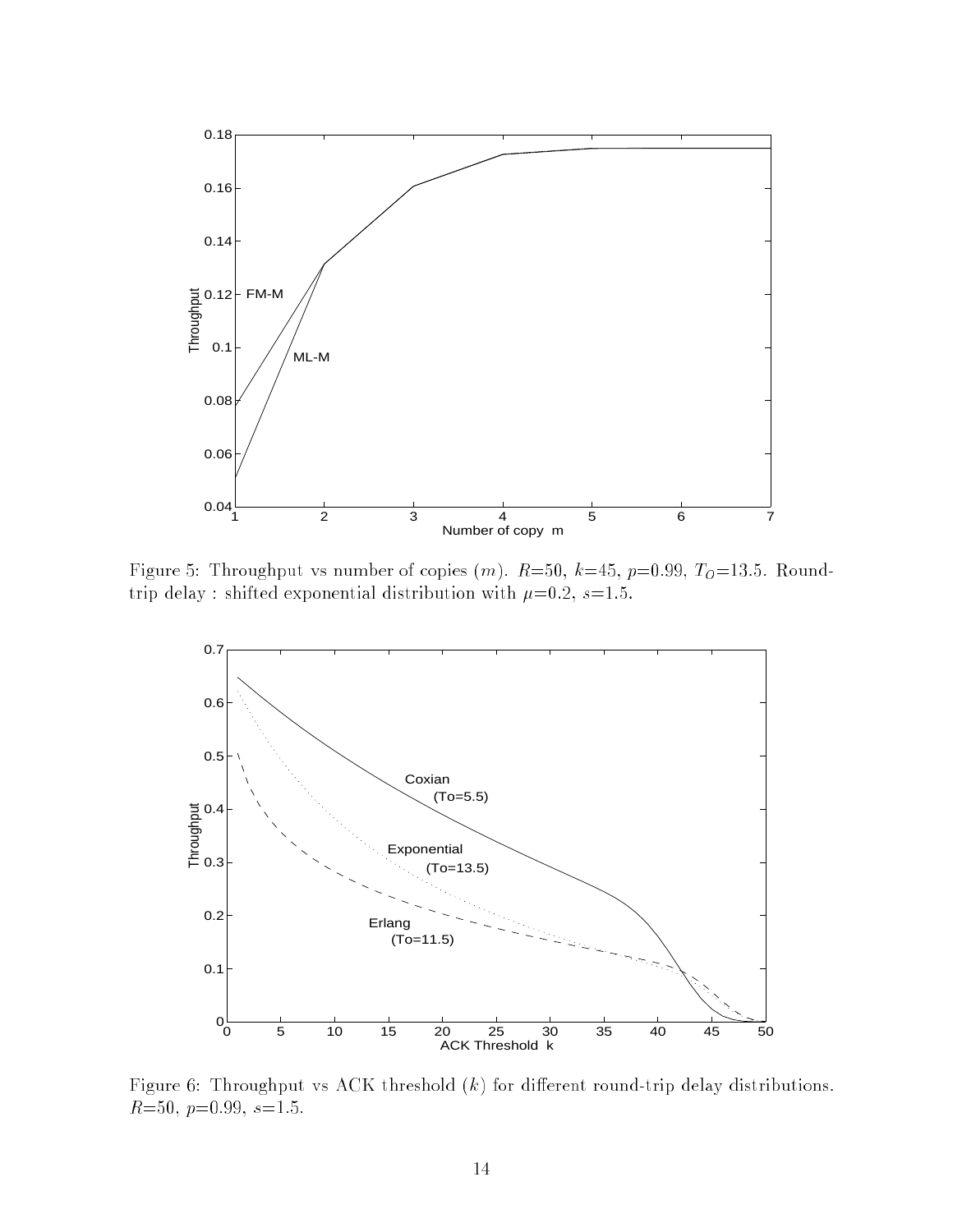

Figure 7: Throughput of ML-S vs timeout period  $(T<sub>O</sub>)$  for different round-trip delay distributions.  $R=50, k=45, s=1.5$ .



Figure 8: Throughput of ML-M vs timeout period  $(T<sub>O</sub>)$  for different round-trip delay distributions.  $R=50, k=45, m=3, s=1.5$ .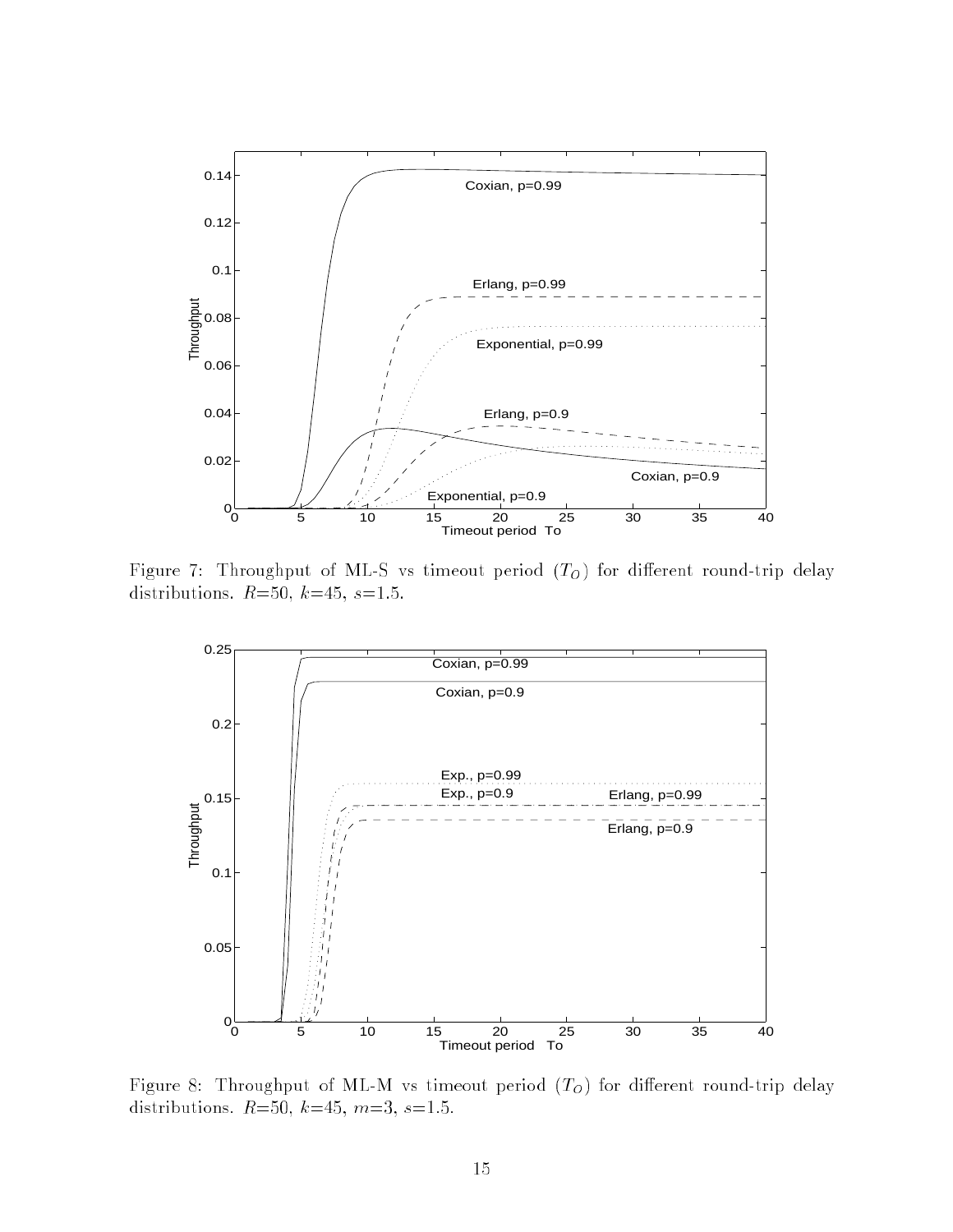

Figure 9: Throughput of ML-M vs the number of copies  $(m)$  for different round-trip delay distributions.  $R=50, k=45, p=0.99, T_0=15$ .

# Appendix A

The probability density function for  $\tau_k$  can be obtained by taking the derivative of  $F_k(t)$ :

$$
f_k(t) = \frac{d}{dt} \sum_{j=k}^{R} {R \choose j} F(t)^j [1 - F(t)]^{R-j}
$$
  
\n
$$
= \sum_{j=k}^{R} \frac{R!}{(R-j)!(j-1)!} F(t)^{(j-1)} f(t) [1 - F(t)]^{(R-j)}
$$
  
\n
$$
+ \sum_{j=k}^{R} \frac{R!}{(R-j-1)!j!} F(t)^j f(t) [1 - F(t)]^{(R-j-1)}
$$
  
\n
$$
= \frac{R!}{(R-k)!(k-1)!} F(t)^{(k-1)} f(t) [1 - F(t)]^{(R-k)}
$$
  
\n
$$
- \frac{R!}{(R-k-1)!k!} F(t)^k f(t) [1 - F(t)]^{(R-k-1)}
$$
  
\n
$$
+ \frac{R!}{(R-k-1)!k!} F(t)^k f(t) [1 - F(t)]^{(R-k-1)}
$$
  
\n
$$
- \frac{R!}{(R-k-2)!(k+1)!} F(t)^{(k+1)} f(t) [1 - F(t)]^{(R-k-2)}
$$
  
\n
$$
+ \frac{R!}{(R-k-2)!(k+1)!} F(t)^{(k+1)} f(t) [1 - F(t)]^{(R-k-2)}
$$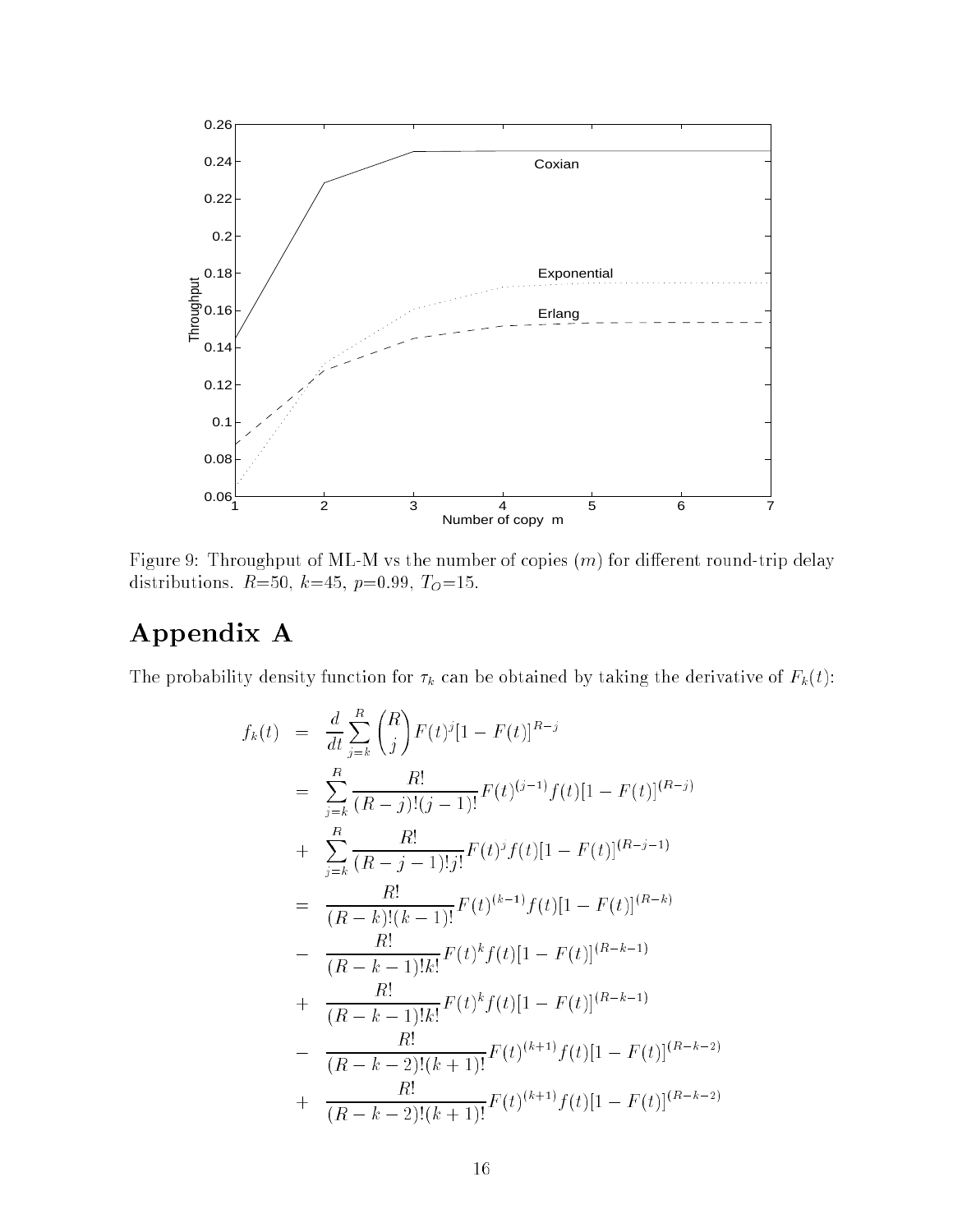$$
-\frac{R!}{(R-k-3)!(k+2)!}F(t)^{(k+2)}f(t)[1-F(t)]^{(R-k-3)}
$$
  
\n
$$
+\frac{R!}{(R-1)!}F(t)^{(R-1)}f(t)[1-F(t)]^{0}
$$
  
\n
$$
=\frac{R!}{(R-k)!(k-1)!}F(t)^{k-1}f(t)[1-F(t)]^{R-k}.
$$
 (18)

The probability density function can also be obtained by applying the multinomial law. For a given distribution, <sup>R</sup> observations are drawn at random from the distribution and then ordered by size so that  $\tau_k$  represents the k-th largest value. Then, the probability that  $\tau_k$  will lie between t and  $t+dt$  can be obtained by considering the general multinomial law. We want to obtain the probability that, when picking R variates at random from the given distribution, the variates fall  $(k - 1)$  times in the interval  $(0, t)$ , once in  $(t, t + dt)$ and  $(R - k)$  times in  $(t + dt, \infty)$ . Substituting the corresponding probabilities in the multinomial, we have

$$
f_k(t)dt = \frac{R!}{(k-1)!!(R-k)!} \left[ \int_0^t f(t)dt \right]^{k-1} f(t)dt \left[ \int_t^{\infty} f(t)dt \right]^{R-k}
$$
  
= 
$$
\frac{R!}{(k-1)!(R-k)!} F(t)^{k-1} f(t)dt [1 - F(t)]^{R-k}.
$$

Thus, we have

$$
f_k(t) = \frac{R!}{(k-1)!(R-k)!} F(t)^{k-1} f(t) [1 - F(t)]^{R-k}
$$
  

$$
= k {R \choose k} F(t)^{k-1} f(t) [1 - F(t)]^{R-k}.
$$
 (19)

The probability distribution function  $F_k(t)$  can be obtained by integrating the probability density function  $f_k(t)$ :

$$
F_k(t) = \int_0^t \frac{R!}{(k-1)!(R-k)!} F(\tau)^{k-1} f(\tau) (1 - F(\tau))^{R-k} d\tau
$$
  
\n
$$
= \left[ \frac{R!}{k!(R-k)!} F(\tau)^k (1 - F(\tau))^{R-k} \right]_0^t
$$
  
\n
$$
+ \int_0^t \frac{R!}{(R-k-1)!} F(\tau)^k f(\tau) (1 - F(\tau))^{R-k-1} d\tau
$$
  
\n
$$
= \left[ \frac{R!}{k!(R-k)!} F(\tau)^k (1 - F(\tau))^{R-k} \right]_0^t
$$
  
\n
$$
+ \left[ \frac{R!}{(k+1)!(R-k-1)!} F(\tau)^{k+1} (1 - F(\tau))^{R-k-1} \right]_0^t
$$
  
\n
$$
+ \int_0^t \frac{R!}{(k+2)!(R-k-2)!} F(\tau)^{k+1} f(\tau) (1 - F(\tau))^{R-k-2} d\tau
$$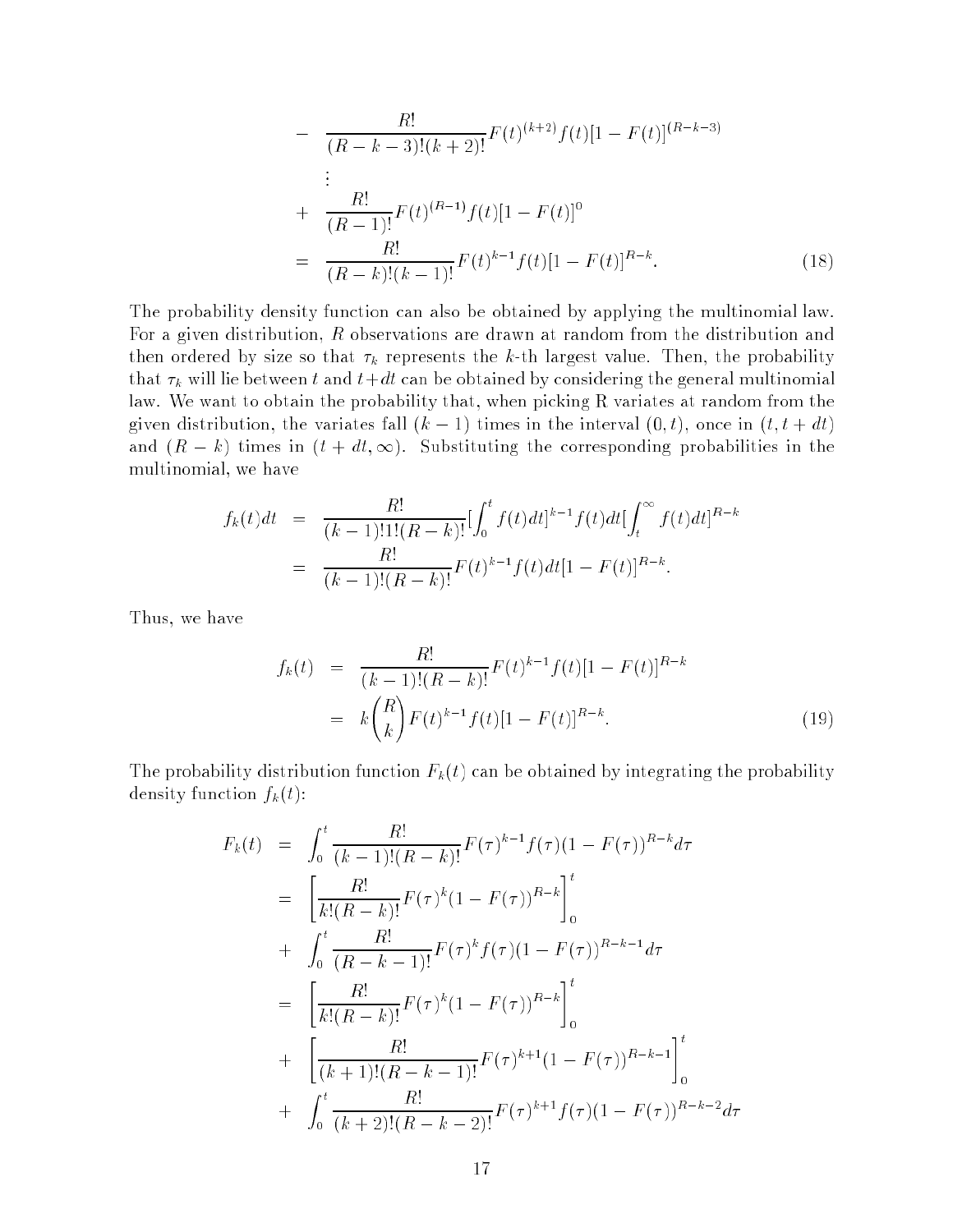$$
= \frac{R!}{k!(R-k)!}F(t)^{k}(1 - F(t))^{R-k}
$$
  
+ 
$$
\frac{R!}{(k+1)!(R-k-1)!}F(t)^{k+1}(1 - F(t))^{R-k-1}
$$
  
+ 
$$
\frac{R!}{(k+2)!(R-k-2)!}F(t)^{k+2}(1 - F(t))^{R-k-2}
$$
  
+ 
$$
\frac{R!}{R!0!}F(t)^{R}(1 - F(t))^{0}
$$
  
= 
$$
\sum_{j=k}^{R} \frac{R!}{(R-j)!j!}F(t)^{j}(1 - F(t))^{R-j}.
$$
 (20)

# Appendix B

The probability of receiving at least  $k$  acknowledgements for a message is derived as

$$
F_k(t) = \sum_{n=k}^{R} F_{k|n}(t) \frac{R!}{n!(R-n)!} p^n (1-p)^{R-n}
$$
  
\n
$$
= \sum_{n=k}^{R} \sum_{j=k}^{n} \frac{n!}{j!(n-j)!} F(t)^j [1 - F(t)]^{n-j} \frac{R!}{n!(R-n)!} p^n (1-p)^{R-n}
$$
  
\n
$$
= \sum_{j=k}^{R} \sum_{n=j}^{R} \frac{n!}{j!(n-j)!} \frac{R!}{n!(R-n)!} F(t)^j [1 - F(t)]^{n-j} p^n (1-p)^{R-n}
$$
  
\n
$$
= \sum_{j=k}^{R} \frac{R!}{j!(R-j)!} [pF(t)]^j \sum_{n=j}^{R} \frac{(R-j)!}{(n-j)!(R-n)!} [p - pF(t)]^{n-j} (1-p)^{R-j-(n-j)}
$$
  
\n
$$
= \sum_{j=k}^{R} \frac{R!}{j!(R-j)!} [pF(t)]^j \sum_{l=0}^{R-j} \frac{(R-j)!}{l!(R-j-l)!} [p - pF(t)]^l (1-p)^{R-j-l}
$$
  
\n
$$
= \sum_{j=k}^{R} \frac{R!}{j!(R-j)!} [pF(t)]^j [p - pF(t) + 1 - p]^{R-j}
$$
  
\n
$$
= \sum_{j=k}^{R} \frac{R!}{j!(R-j)!} [pF(t)]^j [1 - pF(t)]^{R-j}.
$$
  
\n(21)

The probability density function for the  $k$ -th acknowledgement can be obtained by taking the derivative of equation (21):

$$
f_k(t) = \frac{d}{dt} \sum_{j=k}^{R} {R \choose j} [pF(t)]^j [1 - pF(t)]^{R-j}
$$
  
\n
$$
= \sum_{j=k}^{R} \frac{R!}{(R-j)!(j-1)!} [pF(t)]^{(j-1)} p f(t) [1 - pF(t)]^{(R-j)}
$$
  
\n
$$
+ \sum_{j=k}^{R} \frac{R!}{(R-j-1)!j!} [pF(t)]^j p f(t) [1 - pF(t)]^{(R-j-1)}
$$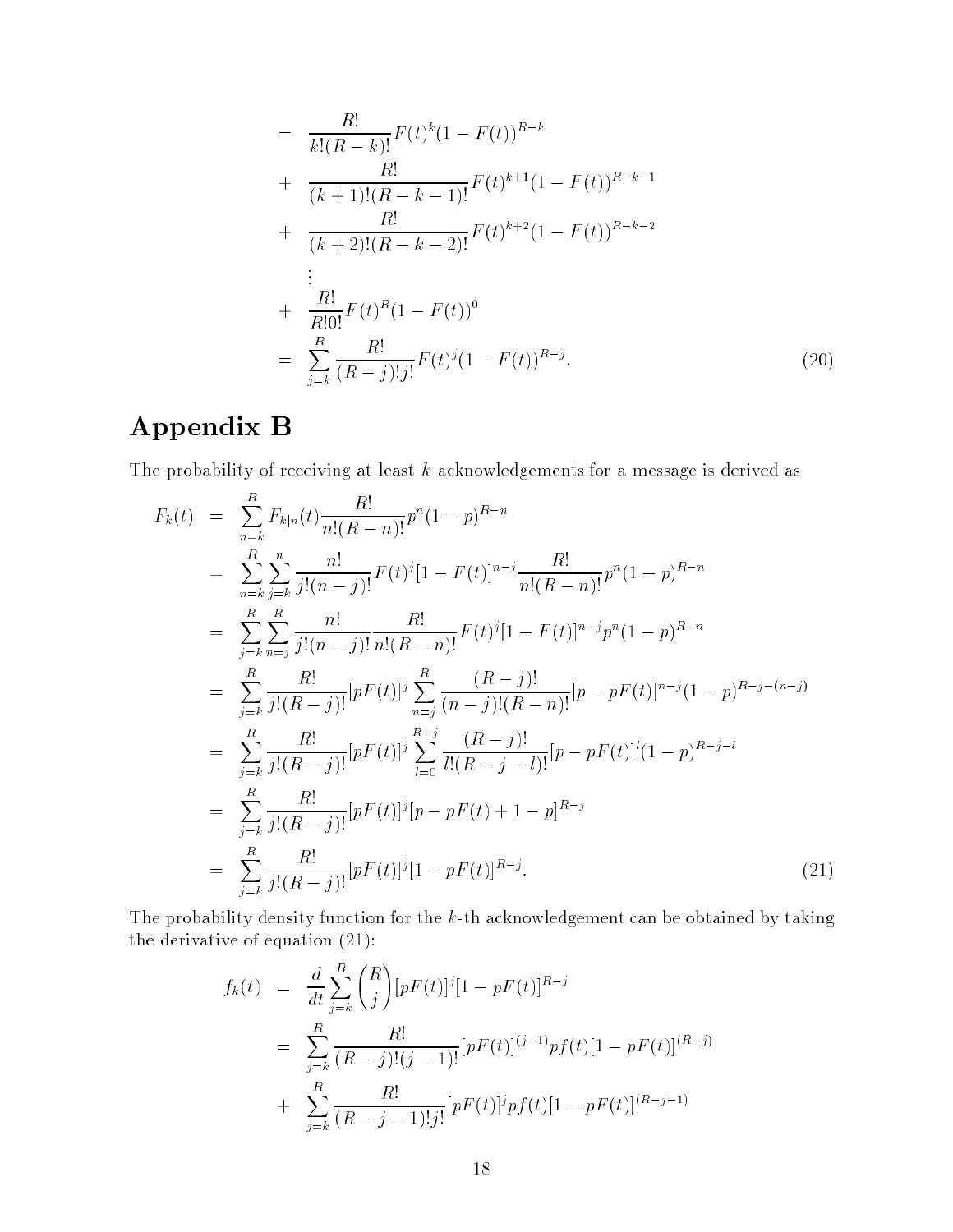$$
= \frac{R!}{(R-k)!(k-1)!}[pF(t)]^{(k-1)}pf(t)[1-pF(t)]^{(R-k)}-\frac{R!}{(R-k-1)!k!}[pF(t)]^{k}pf(t)[1-pF(t)]^{(R-k-1)}+\frac{R!}{(R-k-1)!k!}[pF(t)]^{k}pf(t)[1-pF(t)]^{(R-k-1)}-\frac{R!}{(R-k-2)!(k+1)!}[pF(t)]^{(k+1)}pf(t)[1-pF(t)]^{(R-k-2)}+\frac{R!}{(R-k-2)!(k+1)!}[pF(t)]^{(k+1)}pf(t)[1-pF(t)]^{(R-k-2)}-\frac{R!}{(R-k-3)!(k+2)!}[pF(t)]^{(k+2)}pf(t)[1-pF(t)]^{(R-k-3)}:\frac{R!}{(R-1)!}[pF(t)]^{(R-1)}pf(t)[1-pF(t)]^{0}=\frac{R!}{(R-k)!(k-1)!}[pF(t)]^{k-1}pf(t)[1-pF(t)]^{R-k}.
$$
(22)

# Appendix C

The expected time to receive the  $k$ -th ACK is obtained as follows:

$$
E_{k} = E[\tau_{k}|\tau_{k} \leq T_{O}]
$$
  
\n
$$
= \sum_{n=k}^{R} \left[ \int_{0}^{T_{O}} t f_{k|n}(t|\tau_{k} \leq T_{O}) dt \right] \frac{R!}{n!(R-n)!} p^{n} (1-p)^{R-n}
$$
  
\n
$$
= \sum_{n=k}^{R} \left[ \frac{1}{F_{k}(T_{O})} \int_{0}^{T_{O}} t \frac{n!}{(k-1)!(n-k)!} F(t)^{k-1} f(t) [1 - F(t)]^{n-k} dt \right] \times
$$
  
\n
$$
\left[ \frac{R!}{n!(R-n)!} p^{n} (1-p)^{R-n} \right]
$$
  
\n
$$
= \left[ \frac{1}{F_{k}(T_{O})} \frac{R!}{(R-k)!(k-1)!} \int_{0}^{T_{O}} t F(t)^{k-1} f(t) p^{k} \right] \times
$$
  
\n
$$
\left[ \sum_{n=k}^{R} \frac{(R-k)!}{(n-k)!(R-n)!} [p - pF(t)]^{n-k} (1-p)^{R-k-(n-k)} dt \right]
$$
  
\n
$$
= \left[ \frac{1}{F_{k}(T_{O})} \frac{R!}{(R-k)!(k-1)!} \int_{0}^{T_{O}} t F(t)^{k-1} f(t) p^{k} \right] \times
$$
  
\n
$$
\left[ \sum_{l=0}^{R-k} \frac{(R-k)!}{l!(R-k-l)!} [p - pF(t)]^{l} (1-p)^{R-k-l} dt \right]
$$
  
\n
$$
= \frac{k}{F_{k}(T_{O})} {n \choose k} \int_{0}^{T_{O}} t [pF(t)]^{k-1} p f(t) [1 - pF(t)]^{R-k} dt.
$$
 (23)